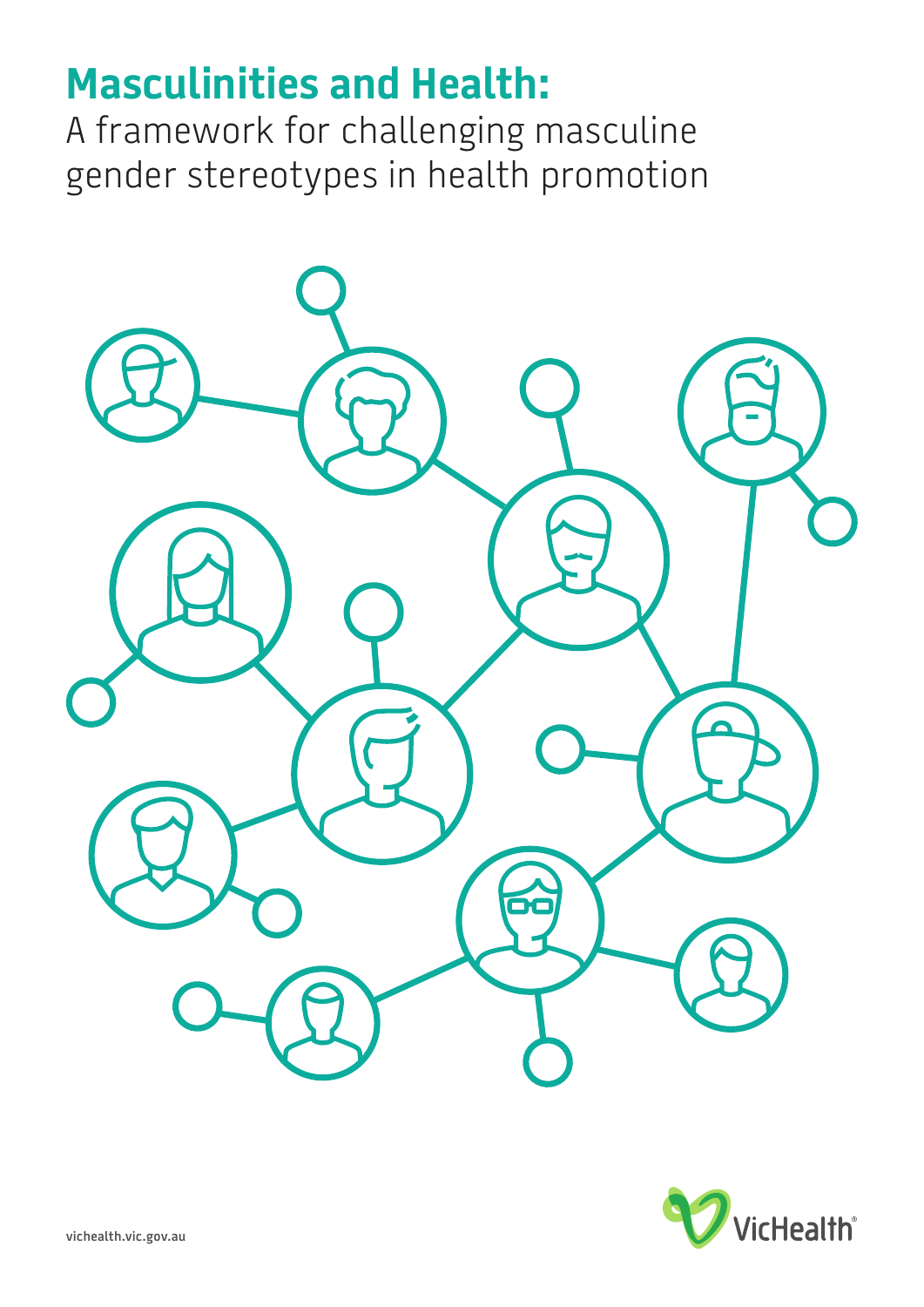**The Masculinities and Health Framework is a planning tool to support people and organisations promoting health and wellbeing, particularly when working with men and boys. While this is a relatively new area of health promotion work for which the evidence is still developing, there is growing recognition that challenging masculine stereotypes is key to advancing gender equality and improving health and wellbeing for all Victorians.**

# **Why focus on masculine stereotypes?**

All health and wellbeing initiatives can be strengthened by considering the influence of masculine stereotypes, from mental wellbeing or healthy eating initiatives, through to preventing violence against women or preventing harm from alcohol. This work should not operate in isolation, it should form part of a suite of approaches to promoting gender equality. The benefits of helping men break free from limiting gender stereotypes flow to everyone.

# **What is masculinity?**

Masculinity refers to a set of practices, attitudes and behaviours that instruct what men and boys should be and how they should act. It also includes social norms, the unwritten rules about how to behave in society. While not all men conform to these expectations, most feel the pressure to do so.

Masculinity is learnt and expressed through observation and interaction between people in schools and universities, at workplaces and in sporting clubs. Social expectations of men and boys are also embedded in institutions, policies and laws.

How we regard masculinity varies between different cultures and also varies over time. For example, just as our society questions and rejects the pro-smoking message of cigarette advertising these days, so do we question and reject the notion of the Marlboro Man as the epitome of masculinity.

While masculine traits are typically expected of men and boys, they are not unique to them. Many traits commonly associated with people who identify as a man or boy are also exhibited by others, including those who identify as a woman, a girl, trans, intersex, queer or gender non-binary. And in the same way that

masculine stereotypes set expectations for how men and boys should behave, they often set expectations for how others should not behave. For example, when women or girls exhibit traits commonly associated with masculinity, they can be judged as acting out of line with gender expectations.

We use the term masculinities (plural), because masculinity takes many forms. It is expressed and experienced in different ways by different people, groups and systems. Individuals may show different ways of being masculine in different times and places or to different audiences. The way men respond to masculine stereotypes can change within their lifetime. The stereotypes themselves can change as society's expectations of men evolve.

Masculine expectations are influenced by:

- our social worlds, which are a group of people who get together around a common interest or activity
- social factors that can interact with gender or masculinity such as race, sexuality, and socioeconomic status
- 

• power and privilege differences between people and groups.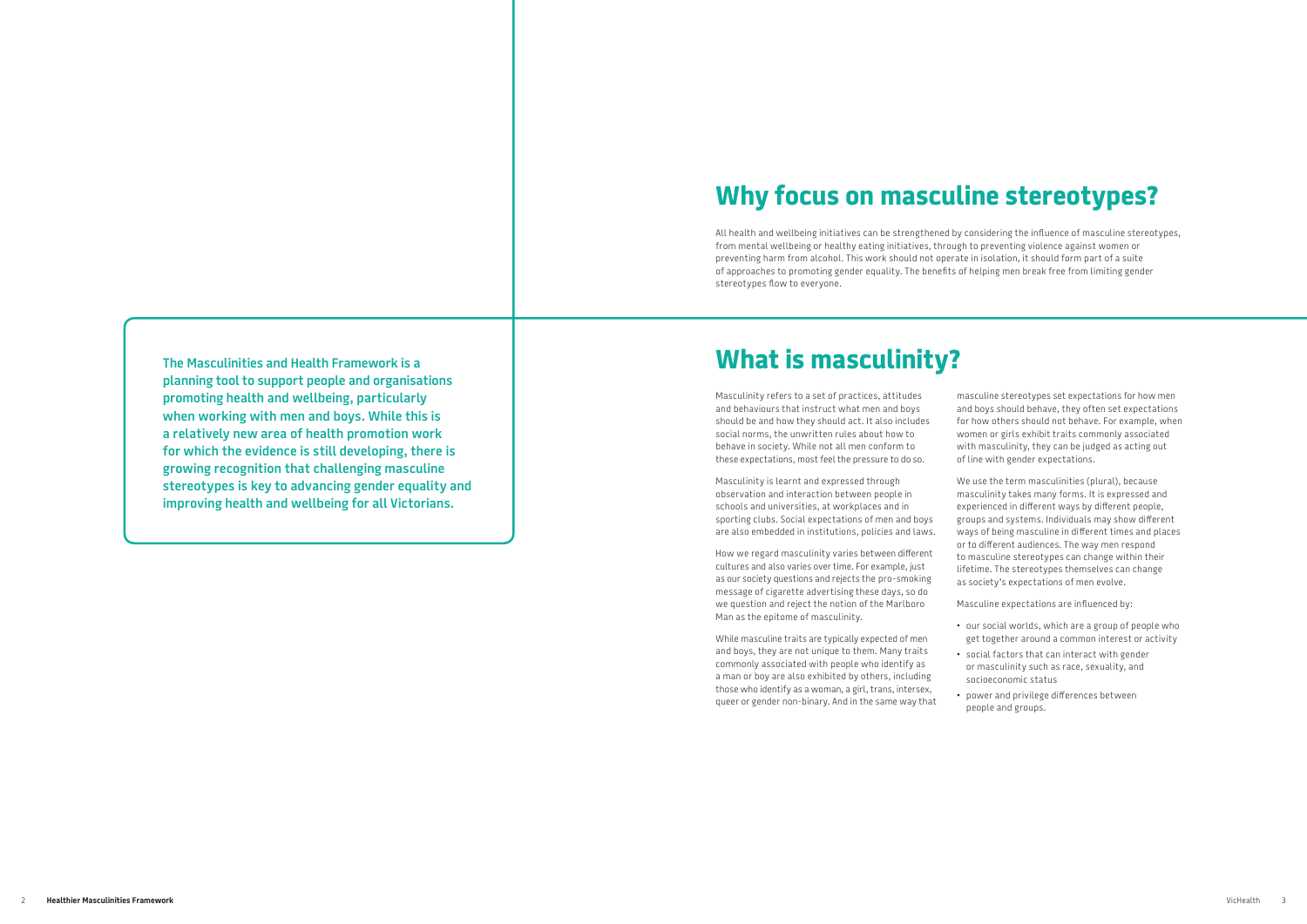# How expectations of masculinity affect us

# **The Man Box**

# **The rules of the Man Box**

A comprehensive study by The Men's Project, an initiative of Jesuit Social Services, has explored attitudes to manhood and the behaviours of Australian men aged 18 to 30. It sheds new light on the social pressures that young Australian men experience to be a 'real man' and the impact this has on their wellbeing, behaviours, and the safety of our wider community.

The 'Man Box' is a set of beliefs within and across society that place pressure on men to be a certain way – beliefs that are alive and well in Australia today. Some of these beliefs, such as condoning the use of violence, are always wrong. Others, such as the belief that men must act strong, can sometimes be useful but at other times lead to problems. For example: bottling up negative emotions.

The diagram (at right) illustrates the unhealthy 'rules' of the Man Box which each fit under one of seven pillars. The majority of young men surveyed disagreed with them even though they feel pressure from society to conform with them. But there were also a significant number who agree with at least some of the beliefs making up the Man Box. Those who most strongly agree report poorer levels of mental health, engage in risky drinking, are more likely to be in car accidents and to report committing acts of violence, online bullying and sexual harassment.

These findings show that many young men feel pressure to behave in ways that align with the Man Box rules in order to be seen as a 'real man', despite not personally endorsing these beliefs, and despite these behaviours being harmful to both them and others.

**1**

**2**

# **Self-sufficiency Acting tough Physical attractiveness**

**3**

**4**

**Rigid gender** 

**roles**

**5**

**Heterosexuality and homophobia**

**6**

**Hypersexuality**

**7**

**Aggression and control** • A man who talks a lot about his worries, fears and problems shouldn't really get respect. • Men should figure out their personal problems on their own without asking others for help.

• A guy who doesn't fight back when others push him around is weak. • Guys should act strong even if they feel scared or nervous inside.

• It is very hard for a man to be successful if he doesn't look good. • Women don't go for guys who fuss too much about their clothes, hair and skin.

• It is not good for a boy to be taught how to cook, sew, clean the house or take care of

• Men should really be the ones to bring money home to provide for their families, not women.

- younger children.
- A man shouldn't have to do household chores.
- 
- A gay guy is not a 'real man'.
- statement in the box).
- 
- A 'real man' would never say no to sex.
- -
	-

• Straight guys being friends with gay guys is totally fine and normal (the only positive

• A 'real man' should have as many sexual partners as he can.

• Men should use violence to get respect if necessary.

• A man should always have the final say about decisions in his relationship or marriage. • If a guy has a girlfriend or wife, he deserves to know where she is all the time.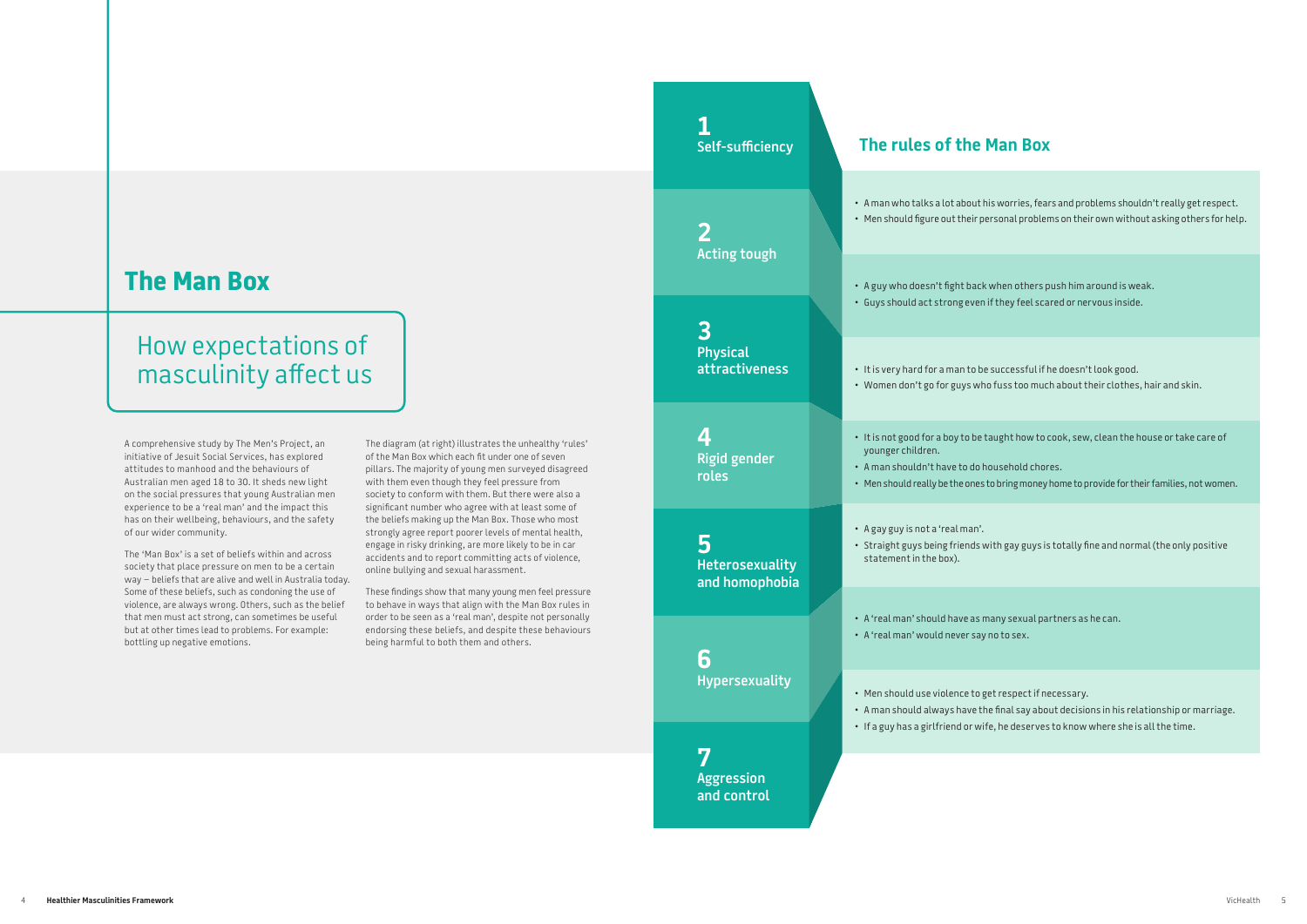|                                                              | <b>ATTITUDES</b>                                                                                                                                                                  | <b>RELATIONS</b>                                                                                            | <b>NORMS</b>                                                                                                            | <b>STRUCTURES</b>                                                                                                                                                                           | <b>BEHAVIOURS AND PRACTICES</b>                                                                                         |
|--------------------------------------------------------------|-----------------------------------------------------------------------------------------------------------------------------------------------------------------------------------|-------------------------------------------------------------------------------------------------------------|-------------------------------------------------------------------------------------------------------------------------|---------------------------------------------------------------------------------------------------------------------------------------------------------------------------------------------|-------------------------------------------------------------------------------------------------------------------------|
| <b>MENTAL</b><br><b>WELLBEING</b>                            | Believes it's important<br>to regularly check<br>in with mates about<br>their wellbeing.                                                                                          | Able to have open<br>conversations and<br>encourage or praise<br>the strengths of<br>friends or colleagues. | Men are celebrated for being<br>empathetic and vulnerable, and<br>are encouraged to seek help<br>when needed.           | A revised education curriculum<br>mandates teaching about<br>the social and emotional<br>development of men and boys.                                                                       | Men and boys show<br>emotional vulnerability<br>and can share feelings<br>of sadness, fear, shame,<br>kindness and joy. |
| <b>ENCOURAGING</b><br><b>PHYSICAL</b><br><b>ACTIVITY</b>     | Believes boys and<br>men should be free to<br>participate in all kinds<br>of physical activity,<br>including dance and<br>sports like netball which<br>were once seen as 'girly'. | Supports and encourages<br>other men to engage<br>in non-traditional<br>male sports.                        | Women play sports that<br>were once thought to be only<br>suitable for men, and no-one<br>raises so much as an eyebrow. | Media organisations adopt<br>guidelines about how they report<br>on sport and will no longer<br>express traditional masculine<br>stereotypes about the play or<br>objectify female players. | Men and boys enjoy healthy<br>competition but are never<br>violent in team sports.                                      |
| <b>PREVENTING</b><br><b>HARM FROM</b><br><b>ALCOHOL</b>      | Views binge drinking or<br>drinking to excess as<br>risky and unhealthy.                                                                                                          | Would stop a friend<br>from driving if they<br>had been drinking.                                           | Alcohol is no longer considered<br>an 'essential element' of<br>catching up with mates.                                 | New advertising standards are<br>introduced requiring advertisers<br>to step away from portrayals<br>of traditional gender roles and<br>stereotypes when promoting<br>alcohol products.     | Men rarely or never drink to<br>the point of getting drunk.                                                             |
| <b>PROMOTING</b><br><b>HEALTHY</b><br><b>EATING</b>          | Thinks it's important<br>to understand the<br>nutritional content of<br>the food they eat.                                                                                        | Actively invites friends<br>and family for meals,<br>plans the menu and<br>cooks for them.                  | The slogan 'Feed the man meat'<br>is considered old fashioned<br>and a bit of a laugh for most<br>of the community.     | More flexible working<br>arrangements for men supports<br>more time at home for shopping<br>and healthy food preparation.                                                                   | Men and boys equally share<br>food shopping and meal<br>preparation responsibilities                                    |
| <b>PREVENTING</b><br><b>VIOLENCE</b><br><b>AGAINST WOMEN</b> | Rejects the idea that<br>joking with male friends<br>about being violent<br>towards women is okay.                                                                                | Amplifies the voices<br>of female colleagues<br>in the workplace.                                           | Men are expected to treat<br>women with respect, and<br>violence and abuse are seen<br>as inexcusable.                  | Policy, legislation, resources<br>and other structures actively<br>promote gender equality.                                                                                                 | Men and boys call out<br>sexism, jokes or language<br>that belittle women and<br>girls when witness to it.              |

# **Gender transformative practice:**

- challenges traditional views of gender in both boys and girls
- understands that gender stereotypes are social constructions and limiting
- encourages critical awareness of prevailing gender roles and norms
- promotes the dignity of women and girls
- pushes for a more equitable distribution of resources and allocation of duties between genders
- recognises that gender is relational and addresses the power relationships between women and men (and among men).

# **What's the evidence?**

Research has found that many young people, especially young men:

- feel there is social pressure on men to behave or act a certain way because of their gender
- believe men need to be strong, not show vulnerability, and always be in control
- still regard men as the main breadwinner and head of the household
- are unlikely to act if they witness abuse or disrespect of women and hold relatively high endorsement of violence-supportive views
- have poor knowledge of, and a low level of support for gender equality.

Research repeatedly finds that young men who are most constrained by the 'rules' of harmful masculine stereotypes report poorer levels of mental health, take part in risky drinking, are more likely to be in car accidents and to report committing acts of violence, online bullying and sexual harassment.

Through gender transformative practice (see box below) we can examine, question and discard such entrenched gender roles.

This field is emerging and complex. It comprises a range of interventions, theories and perspectives. Our understanding will continue to grow as new approaches are evaluated and further research is conducted.

Harmful masculine stereotypes are characterised by discrimination and disrespect, hypersexuality, overt aggression, risky and controlling behaviours, homophobia, low selfawareness and a desire to seem invulnerable. As the Man Box example shows, most men personally reject these problematic expressions of masculinity, but can feel social pressure to act in line

with them publicly. Harmful masculine stereotypes contribute to poorer social outcomes such as gender inequality, as well as poor health and wellbeing for men.

Freedom from unhealthy masculine stereotypes, on the other hand, is characterised by equality and respect, non-violence, reflection and selfawareness, emotional expression and vulnerability, and accountability.

# **What does freedom from masculine stereotypes look like?**

The table below shows some examples of attitudes, relations with others, norms (unwritten rules), structures and behaviours that are associated with men who are freed from unhealthy masculine stereotypes.

To achieve the positive behavioural outcomes described below, there needs to be significant work to first shift awareness, knowledge and confidence. This is presented further under 'Frames for Action' on page 10.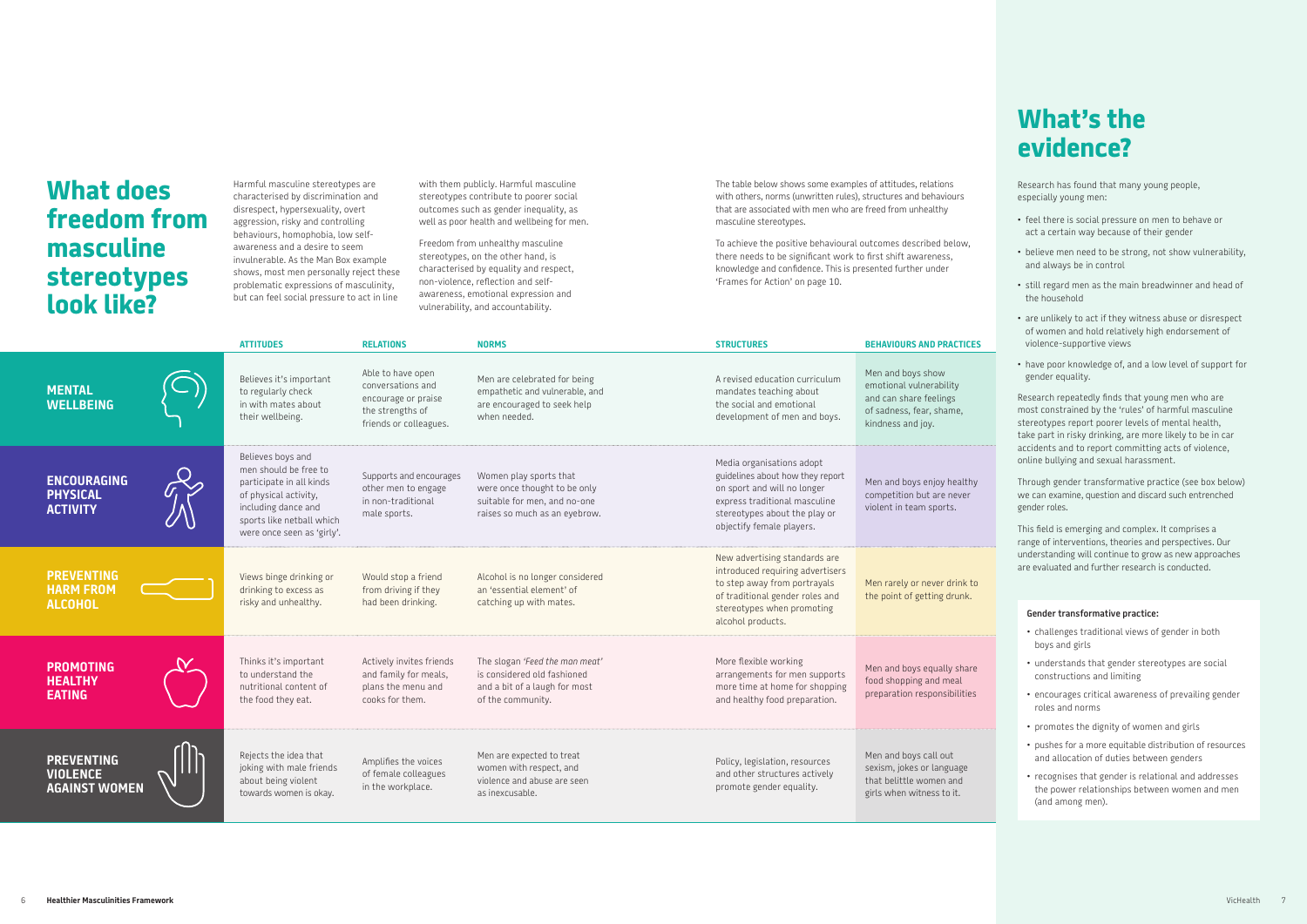# **Good practice design**

There are some critical questions to consider when designing interventions to challenge masculine norms.

## **Aim for change**

Aim to transform the attitudes, behaviours, norms, and structures associated with harmful masculine stereotypes and wider gender inequalities. Activities that work across different levels or frames will have the greatest impact.

## **Prioritise shared outcomes**

Any initiatives tackling masculine stereotypes should improve gender equality and health and wellbeing.

## **Acknowledge inequality**

Recognise and respond to the power imbalances that exist and are amplified by factors such as race, sexuality, education, disability, income etc. This includes hierarchies and power imbalances between men and others, and between different men.

### **Language is powerful**

Frame your work positively, to emphasise the benefits of freedom from gender stereotypes. This is a strengths-based approach. Frame masculinity as a gender stereotype applied to men, that limits and constrains men's ability to be their full selves. Avoid overly generalising and negative language about men, while balancing this with critical attention to harmful behaviours among men.

### **Do no harm**

Always be alert to the safety of people touched by your intervention, the people engaged in the intervention, and those who interact with them. Remember there are different types of safety; including emotional and mental safety, physical safety, and cultural safety.

## **Call on the expertise of others**

Co-designing your initiative with key stakeholders builds empathy and buy-in and helps to connect with the problem. Your co-designers could include your target group, people with expertise, and people with lived experience.

## **Collaborate for leverage and to avoid duplication**

By collaborating with others, you bring in diverse perspectives, leverage promising practice and avoid duplication of existing work.

### **Employ evidence and undertake evaluation**

Incorporate research in the design, review and re-design of your interventions. Ongoing monitoring and evaluation supports a continuous improvement approach.

Just increasing *awareness* of gender inequality does not always translate into support for challenging gender inequality. Evaluations should address how programs change both attitudes *and* behaviour over the medium to long term.

# **Good practice principles**

These principles have been identified from the literature and in consultation with stakeholders. You can use these principles when designing new initiatives, reviewing existing initiatives, or when assessing a prospective partner to support your work.

# **WHY DO THIS WORK?**

**What health issue or issues are we addressing?** Example: mental wellbeing in young people.

**How do masculine social norms impact this issue?** Example: harmful masculine stereotypes do not enable men to emotionally express themselves and seek help.

**What would a positive shift in norms look like?** Example: men would feel able to be more vulnerable and seek help when it is needed.

**Have we considered masculine norms, practices and structures in our current health promotion projects?** Examine existing activities and approaches through a masculinities lens to strengthen its overall impact.

**WHO'S** 

**INVOLVED?**

## **Does the data indicate that some parts of our target population are particularly impacted by harmful masculine stereotypes?** The evidence shows that interventions are most effective when they target a specific group.

**Does our target group have particular demographic or cultural factors that we need to take into account?** Example: masculine norms in different cultures or social worlds.

**Who else shares space or works with our target group? Should they also be engaged?** Example: co-workers and managers in a workplace engage and interact regularly. If working with one group only, another can reinforce or reduce the impact of your work.

**Are there different power levels or advantages in the group? If so, what actions might we take in response?** Example: coaches and committee members in a sporting club may have a higher level of power and influence than players.

**How might we support our target population to maintain engagement in the long term, beyond the time frame of our initiative?** Example: young men or boys who participate in a program are supported to become long term champions of change in their organisations and communities.

**WHICH** 

**SETTINGS/**

**SOCIAL WORLDS?** **Does the setting or social world entrench or challenge harmful masculine stereotypes?** Example: an online gaming community that either engages in sexist jokes or alternatively, challenges online sexist behaviour.

**Are there existing attempts to challenge masculine stereotypes in this setting or social world?** Example: drinking at risky levels is discouraged and does not occur at social gatherings. Men are involved in organising and cooking food for these gatherings.

**What other social norms are evident in this setting or social world?** Taking a whole-of-setting approach involves considering all individuals and groups in that space, how they interact with each other, and who and how to engage beyond your target group. Much of the research emphasises the effectiveness of engaging both men and women.

**Consider 'place-based' approaches that take into account how place/environments can facilitate or constrain efforts to challenge masculine stereotypes.** 

Example: interventions undertaken in one specific location may not be translatable in a different context.

# **WHAT'S THE METHOD?**

**What level (or frame) are we working at?**

Example: we could be working at the individual/relationship level, the organisation level, the community level or the systemic level.

# **What type of health promotion action(s) are we employing?**

Actions include direct participation programs, organisation development, strengthening communities and environments, community mobilisation, communications or social marketing, advocacy, policy reform or legislative reform.

**How might wider socio-cultural factors reinforce, intersect with, and perpetuate harmful masculine norms in our work?** Factors such as race, sexuality and socioeconomic disadvantage can overlap with masculinities and have an amplifying effect.

**Have we considered multiple masculinities in our planning, development, implementation and evaluation approach?** Masculinities can vary across time, culture and the individual. Example: the masculine stereotypes applied to young men at a sporting club may be different to those at school or home.

**Is a gender-transformative approach built into every aspect of our design?** Example: choose facilitators or spokespeople for your program who challenge traditional gender norms.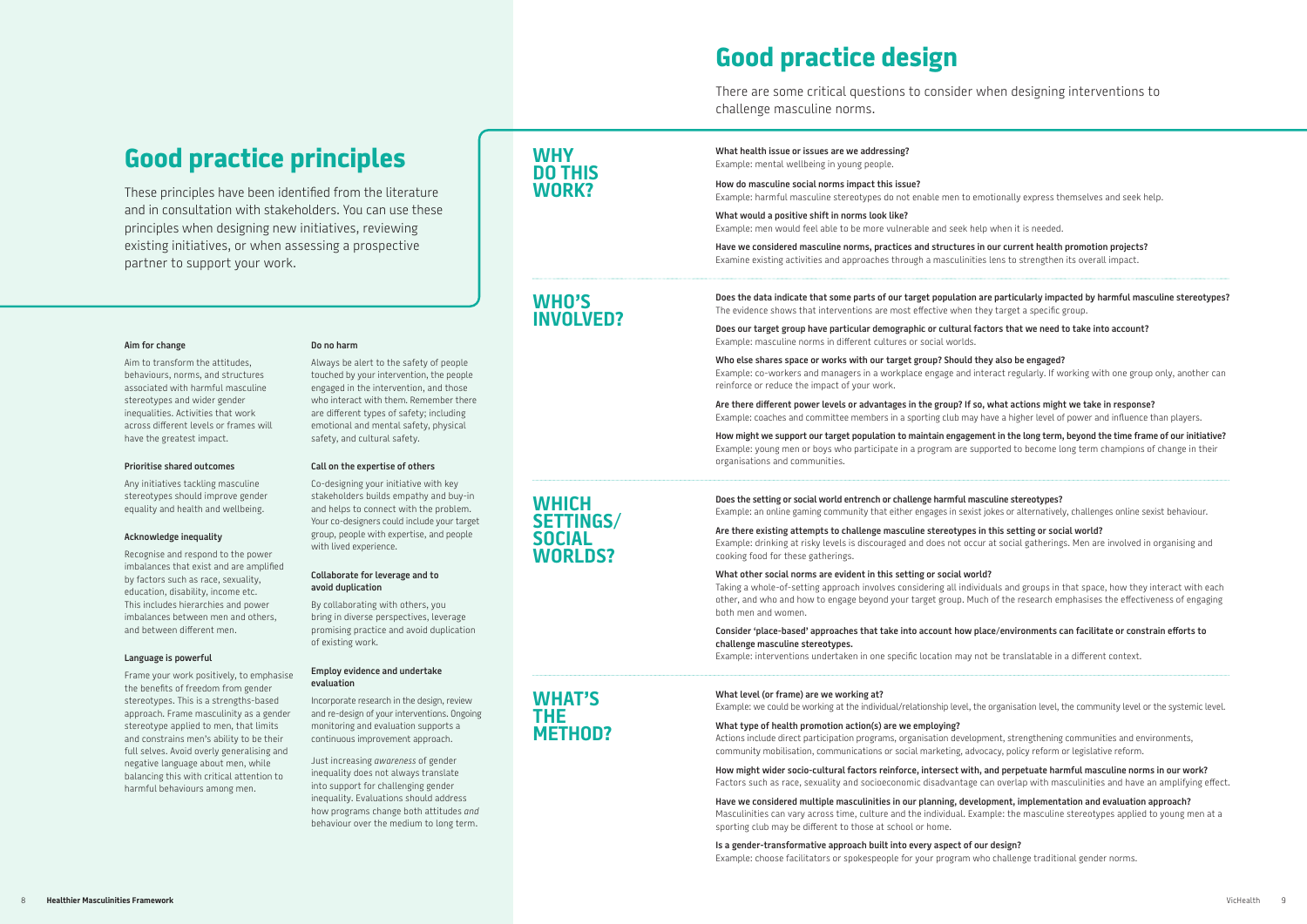# **Individual/ Relationship**

- Greater understanding and awareness of gender equality and benefits o harmful masculine stereotypes.
- Improvement in attitudes e.g. towards more gender-equitable and healthattitudes.
- Less unhealthy, violent and risky behaviours associated with harmful m stereotypes e.g. less violence against women, less risky drinking, more help-
- Greater bystander action against sexism, racism and homophobia.
- Improved interpersonal skills.
- More meaningful social connections.
- Practitioners who are better equipped to recognise and challenge masculin
- More organisations adopt gender-transformative practice in the development of health promotion programs, campaigns and other initiatives.
- More organisations design and implement evidence-based interventions challenge gender stereotypes.
- More organisations co-design masculinities interventions with gender e experts and impacted stakeholders.
- Increased monitoring and evaluation of masculinities interventions.
- More organisations have policies and procedures that support men to a and more gender equal relationships and roles e.g. parental leave policies fathers, improved father-engagement practices.
- Greater collaboration between organisations challenging masculine ster
- More activities and programs that challenge gender stereotypes and promote more gender equality e.g. community parenting programs.
- More mobilisation on issues related to masculinities.
- Increased community commitment to connect individuals with the supports, services and resources they need to reject gender stereotypes.

# • Social norms value and endorse men who are free from masculine stere

# **Organisational Organisational and workforce**

- Policy and legislation supports the removal of male gender stereotypes.
- Greater financial and other resource allocation to challenge masculine ster
- Increased media representations of men and boys that are free of gender

| <b>LEVEL</b>                | <b>EXAMPLES</b>                                                                                                                                                                                                                                                                                                                                                                                                                                | <b>MEDIUM TERM OUTCOMES</b>                                                                                                                                                                                                                                                                                                                                                                                                                                                                                                                                                                                                                                                                                                                                                                | <b>LONG TERM OUTCOMES</b>                                                                                                                                                                                                                   |
|-----------------------------|------------------------------------------------------------------------------------------------------------------------------------------------------------------------------------------------------------------------------------------------------------------------------------------------------------------------------------------------------------------------------------------------------------------------------------------------|--------------------------------------------------------------------------------------------------------------------------------------------------------------------------------------------------------------------------------------------------------------------------------------------------------------------------------------------------------------------------------------------------------------------------------------------------------------------------------------------------------------------------------------------------------------------------------------------------------------------------------------------------------------------------------------------------------------------------------------------------------------------------------------------|---------------------------------------------------------------------------------------------------------------------------------------------------------------------------------------------------------------------------------------------|
| Individual/<br>Relationship | Direct participation programs<br>A group-based sexual health program for<br>adolescent boys that critically examines<br>dominant stereotypes of masculinity,<br>and how this impacts on sexual<br>health behaviours.<br>Mental wellbeing workshops in sporting<br>clubs led by experienced facilitators that<br>create space for men to talk about a range<br>of themes and learn to open up and talk<br>about their feelings with each other. | • Greater understanding and awareness of gender equality and benefits of abandoning<br>harmful masculine stereotypes.<br>• Improvement in attitudes e.g. towards more gender-equitable and health-affirming<br>attitudes.<br>• Less unhealthy, violent and risky behaviours associated with harmful masculine<br>stereotypes e.g. less violence against women, less risky drinking, more help-seeking.<br>• Greater bystander action against sexism, racism and homophobia.<br>• Improved interpersonal skills.<br>• More meaningful social connections.<br>• Practitioners who are better equipped to recognise and challenge masculine stereotypes.                                                                                                                                      | · improved individual mental<br>health and wellbeing<br>• decreased mortality and<br>health problems from<br>unhealthy, violent and risky<br>behaviours associated with<br>harmful masculine norms<br>(e.g. risky drinking)                 |
| <b>Organisational</b>       | Organisational and workforce<br>development<br>A community health service considers<br>masculine norms when developing a new<br>service to support father engagement and<br>accessibility.<br>A workplace introduces fair and equal paid<br>parental leave and actively encourages<br>new parents of any gender to take<br>advantage of it.                                                                                                    | • More organisations adopt gender-transformative practice in the development of<br>health promotion programs, campaigns and other initiatives.<br>• More organisations design and implement evidence-based interventions that<br>challenge gender stereotypes.<br>• More organisations co-design masculinities interventions with gender equality<br>experts and impacted stakeholders.<br>• Increased monitoring and evaluation of masculinities interventions.<br>• More organisations have policies and procedures that support men to adopt healthier<br>and more gender equal relationships and roles e.g. parental leave policies that include<br>fathers, improved father-engagement practices.<br>• Greater collaboration between organisations challenging masculine stereotypes. | • more respectful and<br>equitable relationships<br>• organisations value and<br>promote freedom from<br>masculine stereotypes<br>· safer, more inclusive social<br>environments<br>· shifts in norms around                                |
| <b>Community</b>            | Community mobilisation and strengthening<br>A council delivers a social marketing<br>campaign to reduce harm from risky drinking,<br>which considers how masculine stereotypes<br>influence the way men consume alcohol.<br>Members of a local sports club advocate<br>to the committee for changes to the club<br>culture, including discouraging aggressive<br>on-field and spectator behaviour.                                             | • More activities and programs that challenge gender stereotypes and promote more<br>gender equality e.g. community parenting programs.<br>• More mobilisation on issues related to masculinities.<br>• Increased community commitment to connect individuals with the supports,<br>services and resources they need to reject gender stereotypes.                                                                                                                                                                                                                                                                                                                                                                                                                                         | gender stereotypes<br>• improved quality of<br>life for all<br>• increased gender equality<br>• decreased frequency and<br>severity of violence, bullying,<br>sexual harassment and<br>accidents associated with<br>harmful masculine norms |
| <b>Systemic</b>             | Advocacy<br>Legislative and policy reform<br>A state government mental wellbeing strategy<br>includes a consideration of masculinities and<br>how this impacts on men's help-seeking.<br>New legislation prevents advertisers from<br>linking alcohol consumption and stereotyped<br>notions of masculinity (e.g. the 'real men' or                                                                                                            | · Social norms value and endorse men who are free from masculine stereotypes.<br>• Policy and legislation supports the removal of male gender stereotypes.<br>• Greater financial and other resource allocation to challenge masculine stereotypes.<br>• Increased media representations of men and boys that are free of gender stereotypes.                                                                                                                                                                                                                                                                                                                                                                                                                                              | • reduced healthcare<br>and other system costs<br>associated with harmful<br>masculine norms<br>• increased social and<br>economic stability.                                                                                               |

# **Community Community mobilisation and strengthening**

## **Systemic Advocacy Legislative and policy reform**

New legislation prevents advertisers from linking alcohol consumption and stereotyped notions of masculinity (e.g. the 'real men' or 'lovable larrikins' of many alcohol ads).

This chart provides examples of challenging masculine stereotypes in health promotion actions at each level as well as the expected medium and long-term benefits of this work. Influencing all levels are communications, social marketing and community engagement, and research, monitoring and evaluation.

Through our strategic imperatives– encouraging regular physical activity, preventing tobacco use, preventing harm from alcohol, improving mental wellbeing and promoting healthy eating–VicHealth supports, initiates and activates many different types of health promotion work.

This work is multi-level and multi-layered and occurs in many settings including sport, the arts, workplaces, education and online. The evidence shows that considering masculinities in all health promotion activities and in all settings can strengthen their impact and outcomes.

This Framework covers four frames or levels of action: individual, organisational, community and systemic.

# **Frames for action**

**Communications, social marketing and community engagement**

Communications, social marketing and

community engagement